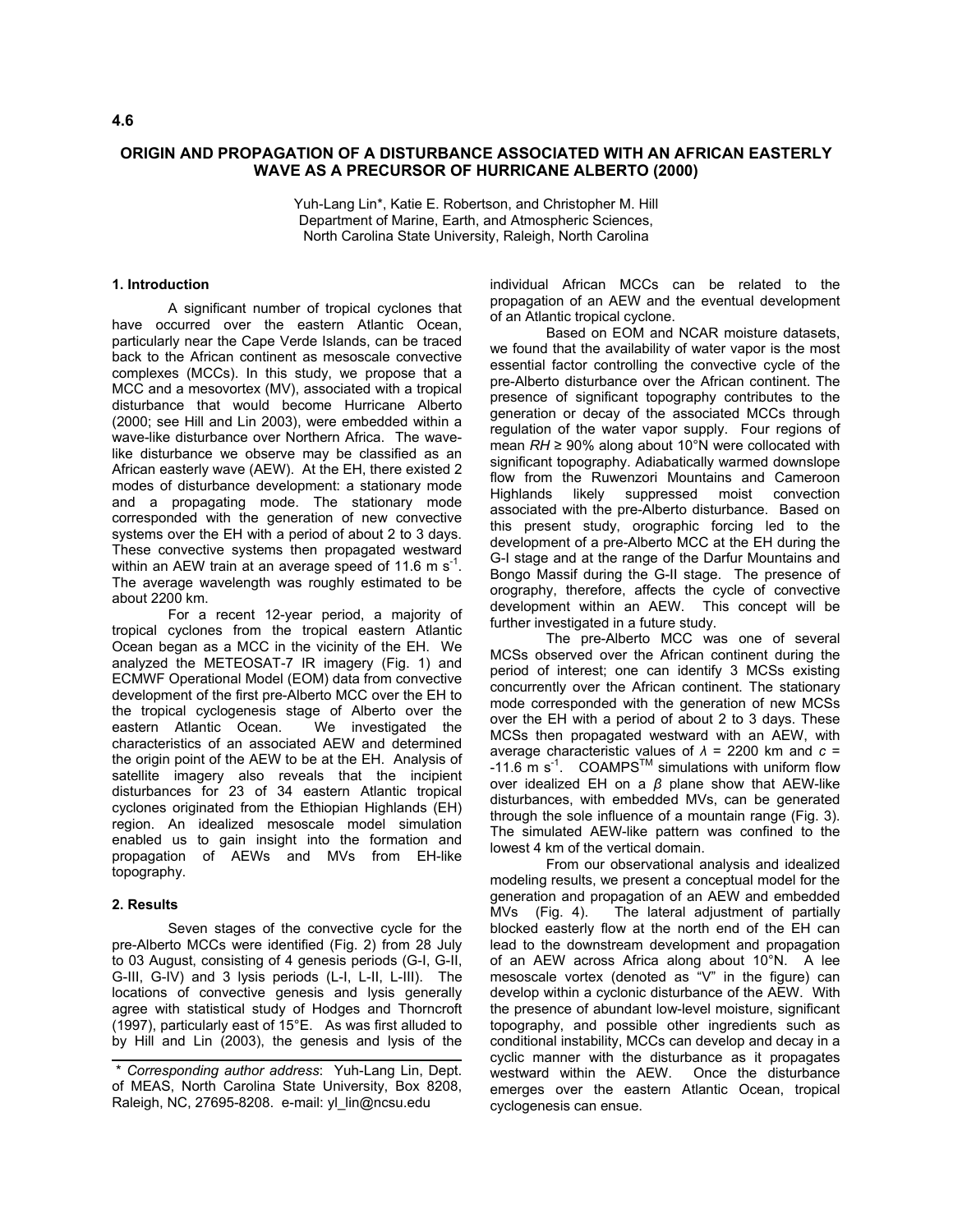### **3. Acknowledgments**

 The authors would like to thank Dr. Simon Chang for his helpful insight and discussions that have assisted our work. The research is supported by the Office of Naval Research under Grant #N00014-02-1- 0674.

## **4. References**

- Hill, C. M., and Y.-L. Lin, 2003: Initiation of a mesoscale convective complex over the Ethiopian Highlands preceding the genesis of Hurricane Alberto (2000). *Geophys. Res. Lett.*, **30**, no. 5, 1232 (4 pp).
- Hodges, K. I., and C. D. Thorncroft, 1997: Distribution and statistics of African mesoscale convective weather systems based on the ISCCP Meteosat imagery. *Mon. Wea. Rev*., **125**, 2821-2837.



**Figure 1**: Time-longitude section of METEOSAT-7 infrared satellite imagery for 1800 UTC 28 July 2000 through 1800 UTC 03 August 2000 every 12h. Area depicted is (5ºN - 15ºN) × (30ºW - 60ºE).